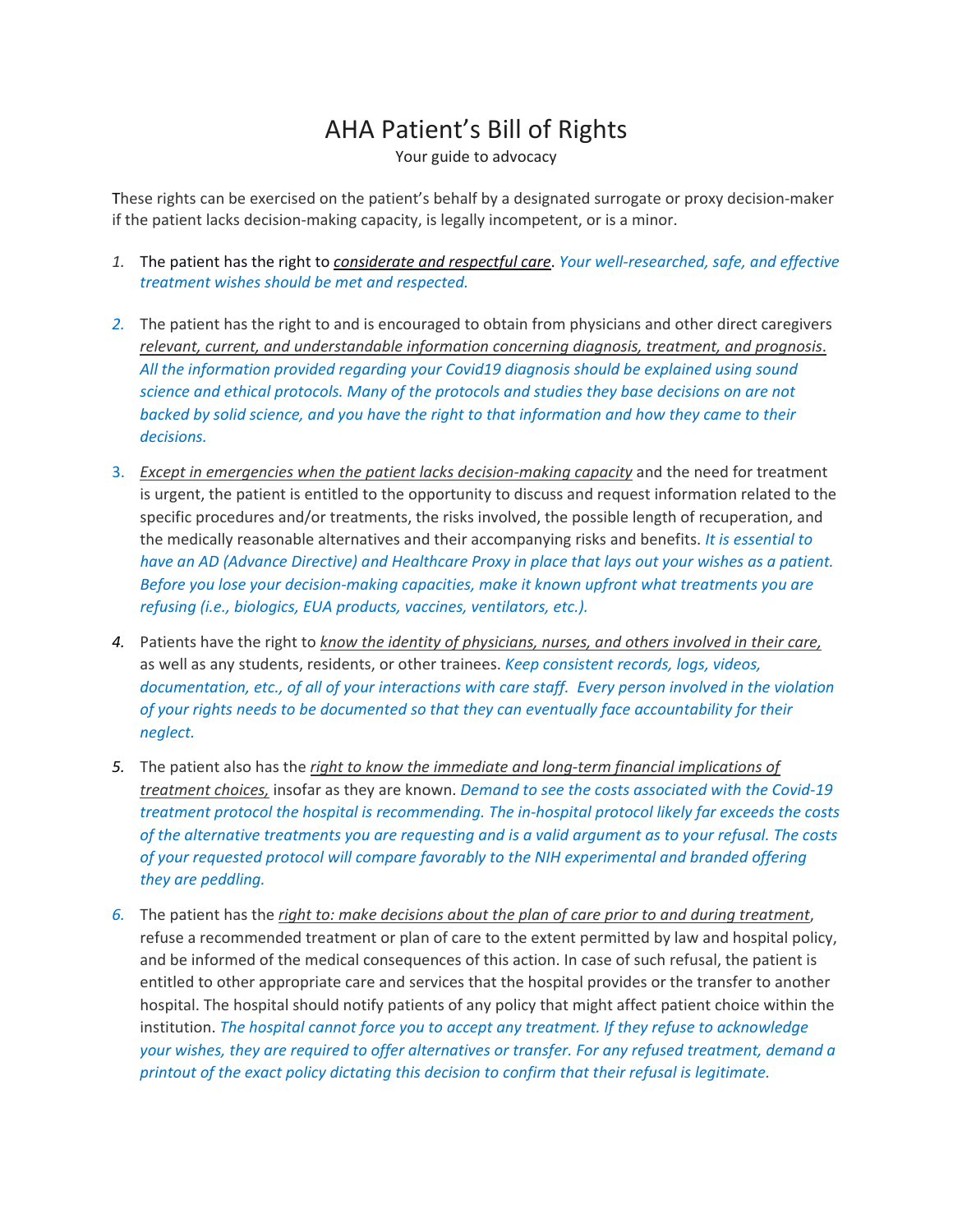- 7. The patient has the *right to have an advance directive (AD)* (such as a living will, health care proxy, or durable power of attorney for health care) concerning treatment *or designating a surrogate decision-maker with the expectation that the hospital will honor the intent of that directive to the extent permitted by law and hospital policy.* Health care institutions must advise patients of their rights under state law and hospital policy to make informed medical choices, ask if the patient has an advance directive, and include that information in patient records. The patient has the *right to timely information about hospital policy* that may limit its ability to implement fully a legally valid advance directive. *Many hospitals now have policies that nullify the wishes laid out in your Advance Directive. Therefore, it is important that when they deny your wishes, you are supplied a hard copy of the exact hospital policy they are acting under. These policies are essential for the legal arguments you will face, so both the patient and the staff must understand them well.*
- 8. The patient has the right to every consideration of privacy. Case discussion, consultation, examination, and treatment should be conducted to protect each patient's privacy.
- *9.* The patient has the *right to expect that all communications and records pertaining to his/her care will be treated as confidential by the hospital*, except in cases such as suspected abuse and public health hazards when reporting is permitted or required by law. The patient has the right to expect that the hospital will emphasize the confidentiality of this information when it releases it to any other parties entitled to review information in these records. *Some states offer opportunities to "opt-out" of sharing personal medical information, such as vaccination status. Discuss with the hospital any possible option you must opt-out of sharing your medical information and take advantage of those programs ASAP. Ensure to obtain a copy of the hospital policy. They may share your information under certain circumstances, so it is crucial to understand their policies.*
- 10. The patient has the right to review the records pertaining to his/her medical care and to *have the information explained or interpreted as necessary,* except when restricted by law. *What is the science behind their medical decisions? Can they provide ample scientific support for their treatment choices? You have a right to know how and why they do what they do.*
- *11.* The patient has the right to expect that, within its capacity and policies, a hospital will *make reasonable response to the request of a patient for appropriate and medically indicated care and services.* The hospital must provide evaluation, service, and/or *referral as indicated by the urgency of the case.* When medically appropriate and legally permissible, or when a patient has so requested, a patient may be transferred to another facility. The institution to which the patient is to be transferred must first have accepted the patient for transfer. The patient must also have the benefit of complete information and explanation concerning the need for, risks, benefits, and alternatives to such a transfer. *When refusing treatment, make sure that the facility you are transferred to agrees to treat you according to your wishes. The hospital will be required to arrange this hand-off. Each hospital will have policies established that dictate determining if a patient is suitable for discharge and transfer. Have these policies presented to you in hard copy form to fully understand how your wishes for discharge and transfer are determined or why you are refused.*
- *12.* The patient has *the right to ask and be informed of the existence of business relationships among the hospital, educational institutions, other health care providers, or payers* that may influence the patient's treatment and care. *Many of these hospitals and institutions currently engaged in false*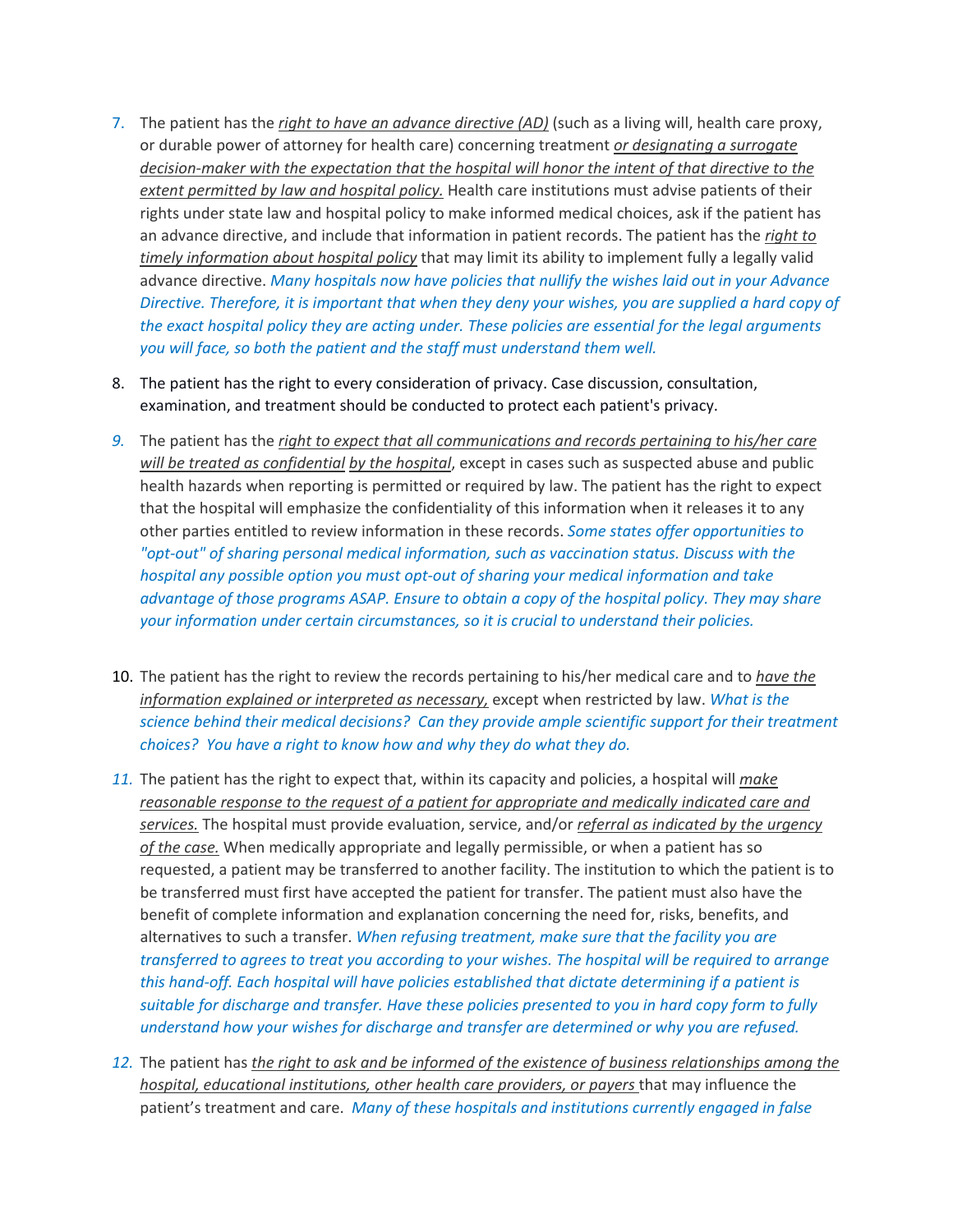*imprisonment have financial ties that incentivize them to follow specific Covid-19 protocols and neglect all other treatment options. Achieving this information from the hospital's administration can be vital in understanding the hospital's motives and providing evidence for their neglect of wellfounded, safe, effective, and life-saving treatments.*

*13.* The patient has *the right to consent to or decline to participate in proposed research studies or human experimentation* affecting care and treatment or requiring direct patient involvement and to have those studies fully explained prior to consent. A patient who declines to participate in research or experimentation is entitled to the most effective care that the hospital can otherwise provide. *Many of the protocols and medications used for Covid-19 in hospitals involve EUA medications/treatment modalities considered experimental. If the hospital's protocol is attempting to provide is part of novel research or involves EUA, experimental products, you have every right to refuse these treatments and request effective alternatives. For example, Remdesivir, a staple in NIH's Covid-19 protocol, is still a EUA product, as is the PCR test. You have a right to refuse either of those or request effective alternatives.*

## **Remdesivir EUA document:**

[https://www.accessdata.fda.gov/drugsatfda\\_docs/nda/2020/EUA%20Review%20Remdesivir\\_05012](https://www.accessdata.fda.gov/drugsatfda_docs/nda/2020/EUA%2520Review%2520Remdesivir_050120.pdf) [0.pdf](https://www.accessdata.fda.gov/drugsatfda_docs/nda/2020/EUA%2520Review%2520Remdesivir_050120.pdf)

**PCR Tests EUA Document:** [https://www.fda.gov/medical-devices/coronavirus-disease-2019-covid-](https://www.fda.gov/medical-devices/coronavirus-disease-2019-covid-19-emergency-use-authorizations-medical-devices/in-vitro-diagnostics-euas-molecular-diagnostic-tests-sars-cov-2)[19-emergency-use-authorizations-medical-devices/in-vitro-diagnostics-euas-molecular-diagnostic](https://www.fda.gov/medical-devices/coronavirus-disease-2019-covid-19-emergency-use-authorizations-medical-devices/in-vitro-diagnostics-euas-molecular-diagnostic-tests-sars-cov-2)[tests-sars-cov-2](https://www.fda.gov/medical-devices/coronavirus-disease-2019-covid-19-emergency-use-authorizations-medical-devices/in-vitro-diagnostics-euas-molecular-diagnostic-tests-sars-cov-2)

- *14.* The patient has *the right to expect reasonable continuity of care when appropriate* and to be informed by physicians and other caregivers of available and realistic patient care options when hospital care is no longer appropriate. *The hospital has the responsibility to ensure that your care needs are being met when hospital care is no longer needed. Since the hospital is denying your treatment requests, they should help you locate possible alternative options.*
- *15.* The patient has *the right to be informed of hospital policies and practices that relate to patient care, treatment, and responsibilities. All policies that the hospital cites regarding your case should be gathered as hard copies and reviewed.*
- *16.* The patient has the right to *be informed of available resources for resolving disputes, grievances, and conflicts, such as ethics committees, patient representatives, or other mechanisms available in the institution. You must understand what policies the hospital is acting under to ensure that they are being enacted appropriately and honestly. Many hospitals have committees dedicated to patient advocacy, procedures, ethics, etc. Make sure to take advantage of every service offered and document all interactions with staff in the process.*
- *17.* The patient has the right to be informed of the hospital's charges for services and available payment methods. *Your Healthcare Proxy is an excellent source for reviewing the hospital's policies and engaging with the committees and services offered.*

**Source**: <https://www.americanpatient.org/aha-patients-bill-of-rights/>